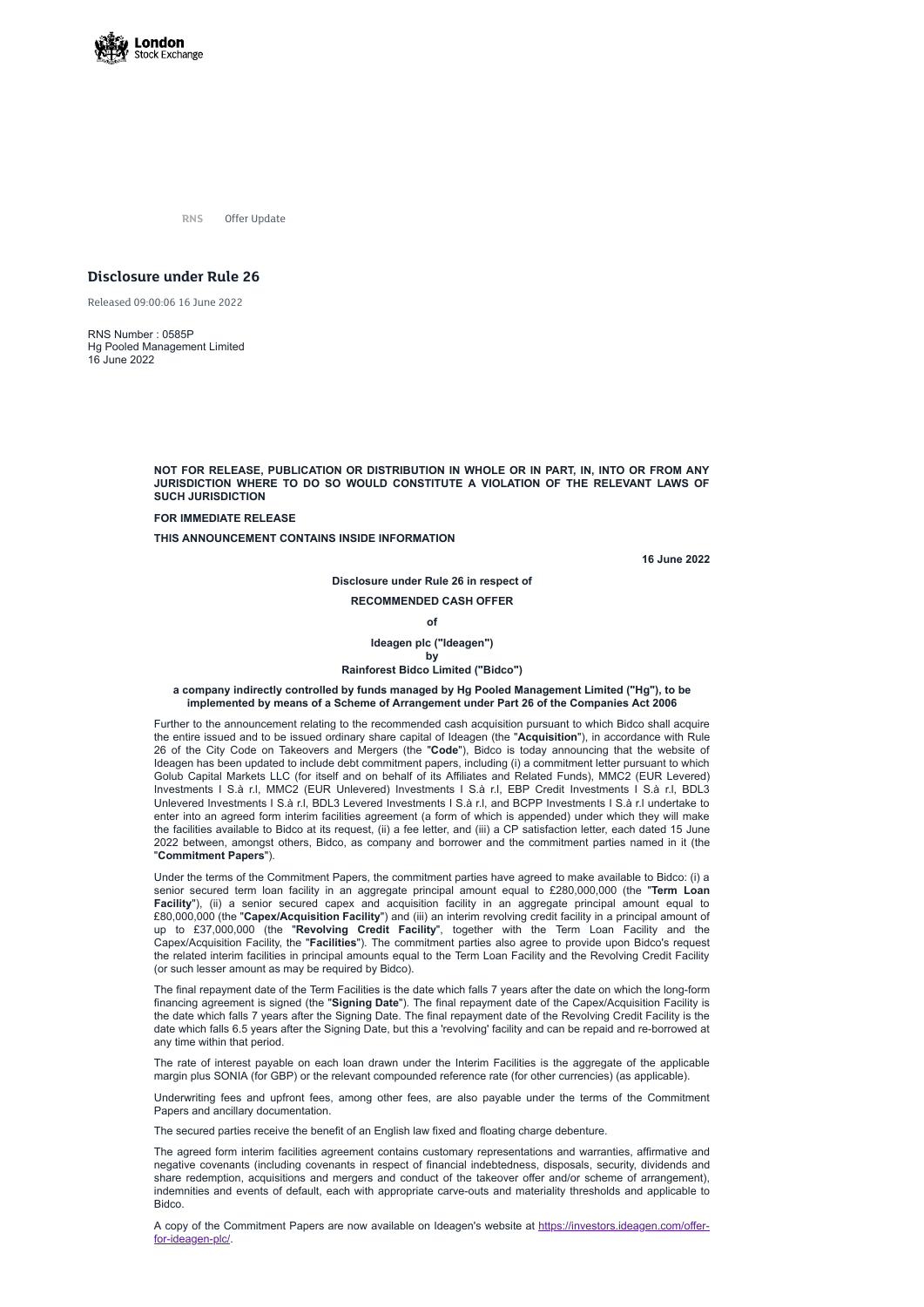Capitalised terms used in this announcement shall have the meaning given to them in the firm offer announcement published on 9 May 2022.

The aggregate fees and expenses expected to be incurred by the Wider Bidco Group in connection with the Acquisition (excluding any applicable VAT) are expected to be:

| Category                               | <b>Amount</b><br>(excluding<br>applicable VAT)<br>$(\text{Em})$ |
|----------------------------------------|-----------------------------------------------------------------|
| Financing and corporate broking advice | 10.50                                                           |
| Legal advice                           | 3.12                                                            |
| Public relations advice                | 0.20                                                            |
| Other professional services            | 1.80                                                            |
| Financing arrangements                 | 8.80                                                            |
| <b>TOTAL</b>                           | 24.42                                                           |

## **Enquiries:**

| <b>Bidco</b><br>Hg                                                                           |                           |
|----------------------------------------------------------------------------------------------|---------------------------|
|                                                                                              |                           |
| Tom Eckersley, Head of Marketing and Communications                                          | +44 (0) 20 8148 5401      |
| Lazard (Financial Adviser to Bidco and Hg)                                                   |                           |
| Cyrus Kapadia                                                                                | +44 (0) 207 187 2000      |
| Keiran Wilson                                                                                |                           |
| Houlihan Lokey (Financial Adviser to Bidco and Hg)                                           |                           |
| Simon Gluckstein                                                                             | +44 (0) 207 839 3355      |
| <b>Tara Carter</b>                                                                           |                           |
| <b>Tim Richardson</b>                                                                        |                           |
| <b>Brunswick (PR Adviser to Bidco)</b>                                                       |                           |
| Azadeh Varzi                                                                                 | +44 (0) 207 404 5959      |
|                                                                                              | hg@brunswickgroup.com     |
| Ideagen plc                                                                                  |                           |
| Ben Dorks, Chief Executive Officer                                                           | +44 (0) 1629 699 100      |
| Emma Hayes, Chief Financial Officer                                                          |                           |
| <b>Goldman Sachs International (Lead Financial Adviser to</b><br>Ideagen)                    |                           |
| <b>Chris Emmerson</b>                                                                        | +44 (0) 20 7774 1000      |
| Khamran Ali                                                                                  |                           |
| <b>Tanguy Croguennoc</b>                                                                     |                           |
| <b>Canaccord Genuity Limited (Rule 3 Adviser and Nominated</b><br><b>Adviser to Ideagen)</b> |                           |
| <b>Simon Bridges</b>                                                                         | +44 (0) 20 7523 8000      |
| Georgina McCooke                                                                             |                           |
| Ankush Khazanchi                                                                             |                           |
| <b>FTI Consulting (PR Adviser to Ideagen)</b>                                                |                           |
| Jamie Ricketts                                                                               | + 44 (0) 20 3727 1000     |
| Dwight Burden                                                                                | ideagen@fticonsulting.com |
| Valerija Cymbal                                                                              |                           |

financial adviser to Hg and Bidco and no one else in connection with the Acquisition and will not be responsible to anyone other than Hg and Bidco for providing the protections afforded to clients of Lazard nor for providing advice in relation to the Acquisition or any other matters referred to in this document. Neither Lazard nor any of its affiliates owes or accepts any duty, liability or responsibility whatsoever (whether direct or indirect, whether in contract, in tort, under statute or otherwise) to any person who is not a client of Lazard in connection with the *Acquisition, this document, any statement contained herein or otherwise.*

# *Important Notices*

Lazard, which is authorised and regulated in the UK by the Financial Conduct Authority, is acting exclusively as

*Houlihan Lokey, which is authorised and regulated in the UK by the Financial Conduct Authority, is acting* exclusively as financial adviser to Hg and Bidco and no one else in connection with the Acquisition and shall not be responsible to anyone other than Hg and Bidco for providing the protections afforded to clients of Houlihan Lokey nor for providing advice in connection with the Acquisition or any matter referred to herein. Neither Houlihan Lokey nor any of its affiliates owes or accepts any duty, liability or responsibility whatsoever (whether direct or indirect, whether in contract, in tort, under statute or otherwise) to any person who is not a client of Houlihan Lokey *in connection with this announcement, any statement contained herein or otherwise.*

*Goldman Sachs International, which is authorised by the Prudential Regulation Authority and regulated by the Financial Conduct Authority and the Prudential Regulation Authority in the United Kingdom, is acting exclusively* for Ideagen and no one else in connection with the Acquisition and will not be responsible to anyone other than Ideagen for providing the protections afforded to clients of Goldman Sachs International nor for providing advice in *connection with the Acquisition or any other matter referred to herein.*

*Canaccord Genuity Limited ("Canaccord Genuity"), which is authorised and regulated in the United Kingdom by the Financial Conduct Authority, is acting exclusively for Ideagen and no one else in connection with the*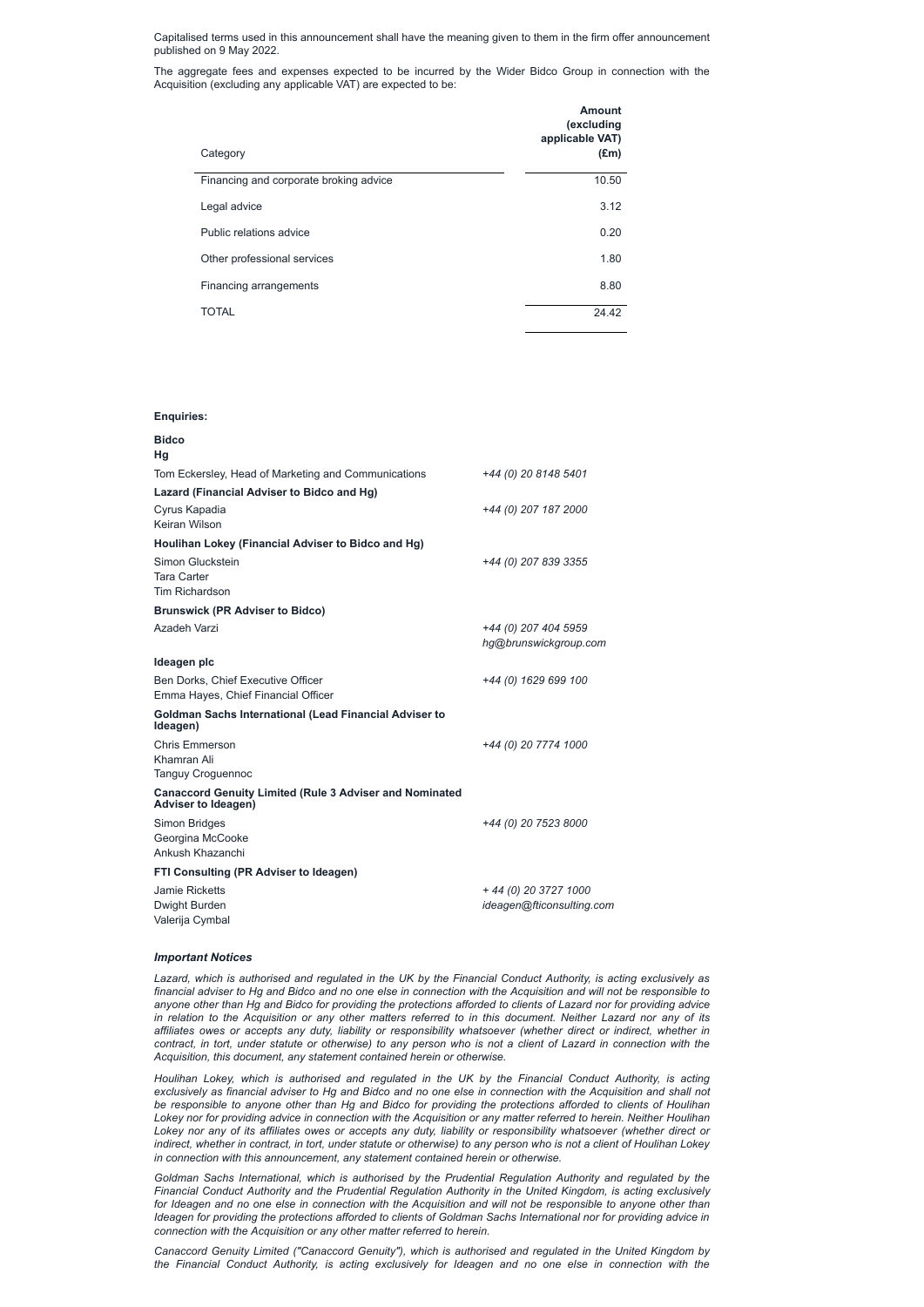Acquisition and will not be responsible to anyone other than Ideagen for providing the protections offered to clients of Canaccord Genuity or for providing advice in relation to the Acquisition or any matters referred to herein.

This announcement is for information purposes only and does not constitute, or form any part of, an offer to sell or an invitation to purchase any securities or the solicitation of an offer to buy any securities in any jurisdiction, *pursuant to the Acquisition or otherwise.*

The Acquisition shall be made solely by means of the Scheme Document (together with the Forms of Proxy) (or, if the Acquisition is implemented by way of Takeover Offer, the Takeover Offer document), which shall contain the full terms and conditions of the Acquisition, including details of how to vote in respect of the Acquisition.

This announcement has been prepared for the purpose of complying with English and Welsh law and the Code and the information disclosed may not be the same as that which would have been disclosed if this announcement *had been prepared in accordance with the laws of jurisdictions outside England and Wales.*

The release, publication or distribution of this announcement in or into certain jurisdictions other than the United Kingdom may be restricted by law. Persons who are not resident in the United Kingdom or who are subject to *other jurisdictions should inform themselves of, and observe, any applicable requirements.*

*Ideagen shall prepare the Scheme Document to be distributed to Ideagen Shareholders. Ideagen and Bidco urge Ideagen Shareholders to read the Scheme Document when it becomes available because it shall contain important information relating to the Acquisition.*

*This announcement does not constitute a prospectus or prospectus exempted document.*

Unless otherwise determined by Bidco or required by the Code, and permitted by applicable law and regulation, the Acquisition shall not be made available, directly or indirectly, in, into or from a Restricted Jurisdiction where to do so would violate the laws in that jurisdiction and no person may vote in favour of the Acquisition by any such use, means, instrumentality or form within a Restricted Jurisdiction or any other jurisdiction if to do so would constitute a violation of the laws of that jurisdiction. Accordingly, copies of this announcement and all documents relating to the Acquisition are not being, and must not be, directly or indirectly, mailed or otherwise forwarded, distributed or sent in, into or from a Restricted Jurisdiction where to do so would violate the laws in that jurisdiction, *and persons receiving this announcement and all documents relating to the Acquisition (including custodians,* nominees and trustees) must not mail or otherwise distribute or send them in, into or from such jurisdictions where *to do so would violate the laws in that jurisdiction.*

#### *Overseas Shareholders*

The availability of the Acquisition to Ideagen Shareholders who are not resident in the United Kingdom may be affected by the laws of the relevant jurisdictions in which they are resident. Persons who are not resident in the *United Kingdom should inform themselves of, and observe, any applicable requirements.*

The Acquisition shall be subject to the applicable requirements of the Code, the AIM Rules, the Panel, the London *Stock Exchange and the Financial Conduct Authority.*

The Acquisition relates to shares of a UK company and is proposed to be effected by means of a scheme of arrangement under the laws of England and Wales. A transaction effected by means of a scheme of arrangement is not subject to the tender offer rules or the proxy solicitation rules under the US Securities Exchange Act of 1934 *("Exchange Act").*

However, if Bidco were to elect to implement the Acquisition by means of a Takeover Offer, such Takeover Offer shall be made in compliance with all applicable United States laws and regulations, including Section 14(e) and Regulation 14E under the US Exchange Act and any applicable exemptions thereunder. Such a takeover would be *made in the United States by Bidco and no one else.*

In accordance with normal United Kingdom practice, Bidco or its nominees, or its brokers (acting as agents), may from time to time make certain purchases of, or arrangements to purchase, shares or other securities of Ideagen outside of the US, other than pursuant to the Acquisition, until the date on which the Acquisition and/or Scheme becomes effective, lapses or is otherwise withdrawn. These purchases may occur either in the open market at *prevailing prices or in private transactions at negotiated prices. Any information about such purchases or* arrangements to purchase shall be disclosed as required in the UK, shall be reported to a Regulatory Information *Service and shall be available on the London Stock Exchange website at [www.londonstockexchange.com.](http://www.londonstockexchnage.com/)*

The receipt of consideration by a US holder for the transfer of its Ideagen Shares pursuant to the Scheme shall be a taxable transaction for United States federal income tax purposes. Each Ideagen Shareholder is urged to consult *their independent professional adviser immediately regarding the tax consequences of the Acquisition applicable* to them, including under applicable United States state and local, as well as overseas and other, tax laws.

Wales. Some or all of the officers and directors of Bidco and Ideagen, respectively, are residents of countries other than the United States. In addition, some of the assets of Bidco and Ideagen are located outside the United States. As a result, it may be difficult for US shareholders of Ideagen to effect service of process within the United States upon Bidco or Ideagen or their respective officers or directors or to enforce against them a judgment of a US court *predicated upon the federal or state securities laws of the United Kingdom.*

### *Additional information for US investors*

*Accordingly, the Acquisition is subject to the disclosure and procedural requirements applicable in the United Kingdom to schemes of arrangement which differ from the disclosure requirements of United States tender offer and proxy solicitation rules.*

The forward-looking statements contained in this announcement relate to Bidco, any member of the Bidco Group *or the Enlarged Group's future prospects, developments and business strategies, the expected timing and scope of the Acquisition and other statements other than historical facts. In some cases, these forward looking* statements can be identified by the use of forward looking terminology, including the terms "believes", "estimates", "will look to", "would look to", "plans", "prepares", "anticipates", "expects", "is expected to", "is subject to", "budget", *"scheduled", "forecasts", "synergy", "strategy", "goal", "cost-saving", "projects" "intends", "may", "will", "shall" or*

*Financial information relating to Ideagen included in this announcement and the Scheme Document has been or* shall have been prepared in accordance with accounting standards applicable in the United Kingdom and may not *be comparable to financial information of US companies or companies whose financial statements are prepared in accordance with generally accepted accounting principles in the United States.*

Bidco is organised under the laws of England and Wales and Ideagen is organised under the laws of England and

## *Forward Looking Statements*

*This announcement (including information incorporated by reference in this announcement), oral statements made* regarding the Acquisition, and other information published by Ideagen, Bidco or any member of the Bidco Group *contain statements which are, or may be deemed to be, "forward looking statements". Such forward looking* statements are prospective in nature and are not based on historical facts, but rather on current expectations and *on numerous assumptions regarding the business strategies and the environment in which Bidco, Hg, any* member of the Bidco Group or the Enlarged Group shall operate in the future and are subject to risks and *uncertainties that could cause actual results to differ materially from those expressed or implied by those statements.*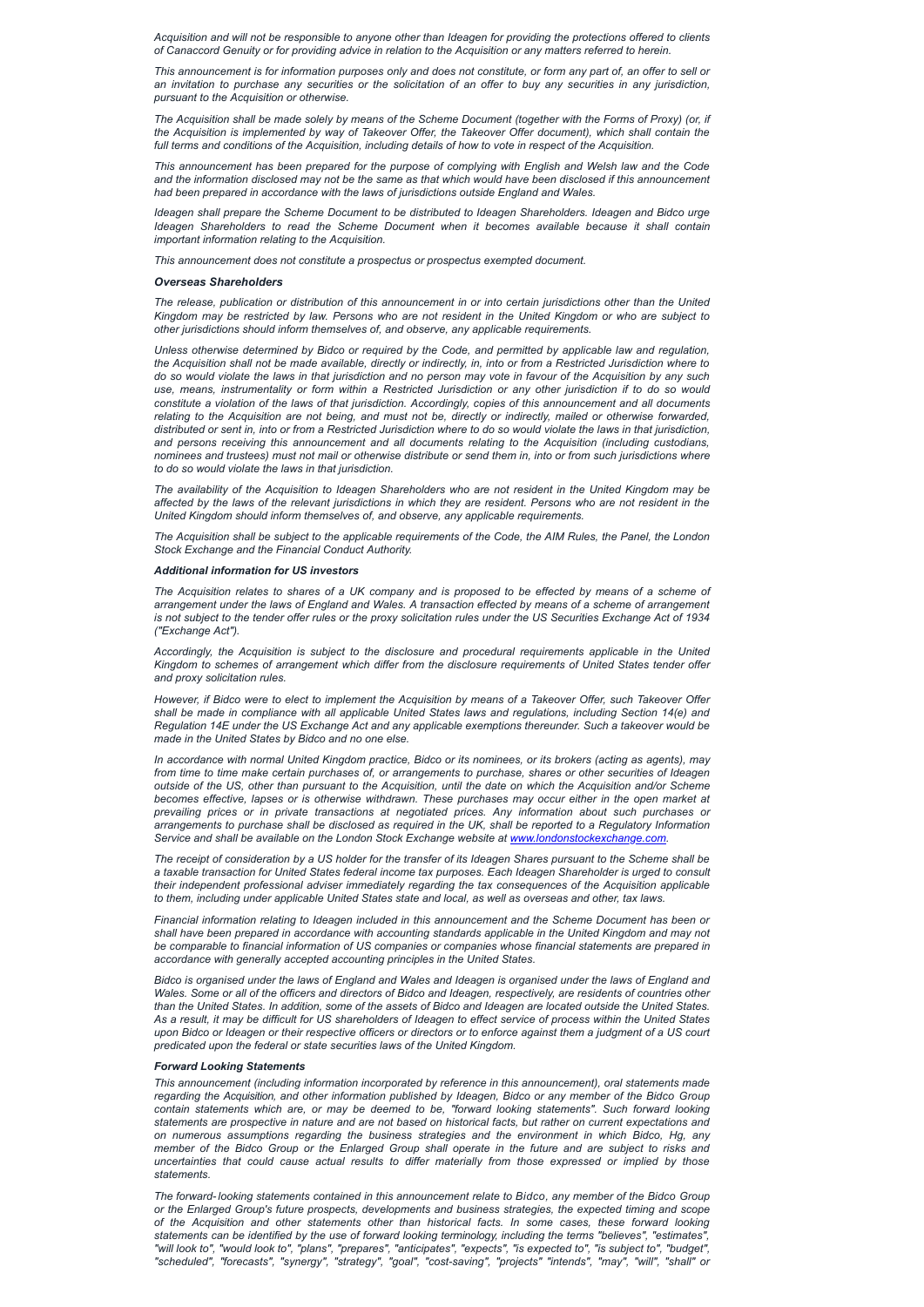*"should" or their negatives or other variations or comparable terminology. Forward-looking statements may include statements relating to the following: (i) future capital expenditures, expenses, revenues, earnings, synergies, economic performance, indebtedness, financial condition, dividend policy, losses and future prospects; (ii) business and management strategies and the expansion and growth of Bidco's, any member of the Bidco Group or Ideagen's operations and potential synergies resulting from the Acquisition; and (iii) the effects of global economic conditions and governmental regulation on Bidco's, any member of the Bidco Group or Ideagen's business.*

By their nature, forward-looking statements involve risk and uncertainty because they relate to events and depend on circumstances that shall occur in the future. These events and circumstances includes changes in the global, *political, economic, business, competitive, market and regulatory forces, future exchange and interest rates, changes in tax rates, future business combinations or disposals, and any epidemic, pandemic or disease outbreak.* If any one or more of these risks or uncertainties materialises or if any one or more of the assumptions prove *incorrect, actual results may differ materially from those expected, estimated or projected. Such forward looking statements should therefore be construed in the light of such factors.*

Neither Ideagen or any of Bidco or any member of the Bidco Group, nor any of their respective associates or *directors, officers or advisers, provides any representation, assurance or guarantee that the occurrence of the events expressed or implied in any forward-looking statements in this announcement shall actually occur. Given these risks and uncertainties, potential investors should not place any reliance on forward looking statements.*

Ideagen, the Bidco Group and Bidco expressly disclaim any obligation to update such statements other than as required by law or by the rules of any competent regulatory authority, whether as a result of new information, future *events or otherwise.*

No statement in this announcement is intended as a profit forecast or estimate for any period and no statement in this announcement should be interpreted to mean that earnings or earnings per share for Bidco or Ideagen, as appropriate, for the current or future financial years would necessarily match or exceed the historical published *earnings or earnings per share for Bidco or Ideagen, as appropriate.*

*Specifically, statements of estimated cost savings and synergies relate to future actions and circumstances which,* by their nature involve, risks, uncertainties and contingencies. As a result, the cost savings and synergies referred to may not be achieved, may be achieved later or sooner than estimated, or those achieved could be materially different from those estimated. Due to the scale of the Enlarged Group, there may be additional changes to the Enlarged Group's operations. As a result, and given the fact that the changes relate to the future, the resulting cost *synergies may be materially greater or less than those estimated.*

Under Rule 8.3(a) of the Code, any person who is interested in 1 per cent, or more of any class of relevant securities of an offeree company or of any securities exchange offeror (being any offeror other than an offeror in respect of which it has been announced that its offer is, or is likely to be, solely in cash) must make an Opening *Position Disclosure following the commencement of the offer period and, if later, following the announcement in* which any securities exchange offeror is first identified. An Opening Position Disclosure must contain details of the person's interests and short positions in, and rights to subscribe for, any relevant securities of each of (i) the offeree company and (ii) any securities exchange offeror(s). An Opening Position Disclosure by a person to whom Rule 8.3(a) applies must be made by no later than 3.30 p.m. (London time) on the 10th business day following the commencement of the offer period and, if appropriate, by no later than 3.30 p.m. (London time) on the 10th *business day following the announcement in which any securities exchange offeror is first identified. Relevant* persons who deal in the relevant securities of the offeree company or of a securities exchange offeror prior to the *deadline for making an Opening Position Disclosure must instead make a Dealing Disclosure.*

*The forward-looking statements speak only at the date of this announcement. All subsequent oral or written* forward-looking statements attributable to any member of the Bidco Group or Ideagen Group, or any of their *respective associates, directors, officers, employees or advisers, are expressly qualified in their entirety by the cautionary statement above.*

Under Rule 8.3(b) of the Code, any person who is, or becomes, interested in 1 per cent. or more of any class of relevant securities of the offeree company or of any securities exchange offeror must make a Dealing Disclosure if the person deals in any relevant securities of the offeree company or of any securities exchange offeror. A Dealing Disclosure must contain details of the dealing concerned and of the person's interests and short positions in, and rights to subscribe for, any relevant securities of each of (i) the offeree company and (ii) any securities exchange offeror(s), save to the extent that these details have previously been disclosed under Rule 8. A Dealing Disclosure by a person to whom Rule 8.3(b) applies must be made by no later than 3.30 p.m. (London time) on the business *day following the date of the relevant dealing.*

If two or more persons act together pursuant to an agreement or understanding, whether formal or informal, to acquire or control an interest in relevant securities of an offeree company or a securities exchange offeror, they *shall be deemed to be a single person for the purpose of Rule 8.3.*

#### *No profit forecasts or estimates*

Details of the offeree and offeror companies in respect of whose relevant securities Opening Position Disclosures and Dealing Disclosures must be made can be found in the Disclosure Table on the Panel's website at *[http://www.thetakeoverpanel.org.uk/,](http://www.thetakeoverpanel.org.uk/) including details of the number of relevant securities in issue, when the offer period commenced and when any offeror was first identified. You should contact the Panel's Market Surveillance* Unit on +44 (0)20 7638 0129 if you are in any doubt as to whether you are required to make an Opening Position *Disclosure or a Dealing Disclosure.*

#### *Disclosure requirements of the Code*

A copy of this announcement shall be made available subject to certain restrictions relating to persons resident in Restricted Jurisdictions on Ideagen's website at www.ideagen.com by no later than 12 noon (London time) on the business day following the date of this announcement. For the avoidance of doubt, the contents of this website are *not incorporated into and do not form part of this announcement*.

*Opening Position Disclosures must also be made by the offeree company and by any offeror and Dealing* Disclosures must also be made by the offeree company, by any offeror and by any persons acting in concert with *any of them (see Rules 8.1, 8.2 and 8.4).*

#### *Electronic communications*

*Please be aware that addresses, electronic addresses and certain information provided by Ideagen Shareholders,* persons with information rights and other relevant persons for the receipt of communications from Ideagen may be provided to Bidco during the Offer Period as requested under Section 4 of Appendix 4 of the Code to comply with *Rule 2.11(c) of the Code.*

# *Publication on website and availability of hard copies*

*Ideagen Shareholders may request a hard copy of this announcement by contacting SLC Registrars Limited, 42-* 50 Hersham Road, Walton-on-Thames, Surrey KT12 1RZ on +44(0) 20 3890 2122. You may also request that all future documents, announcements and information to be sent to you in relation to the Acquisition should be in hard *copy form.*